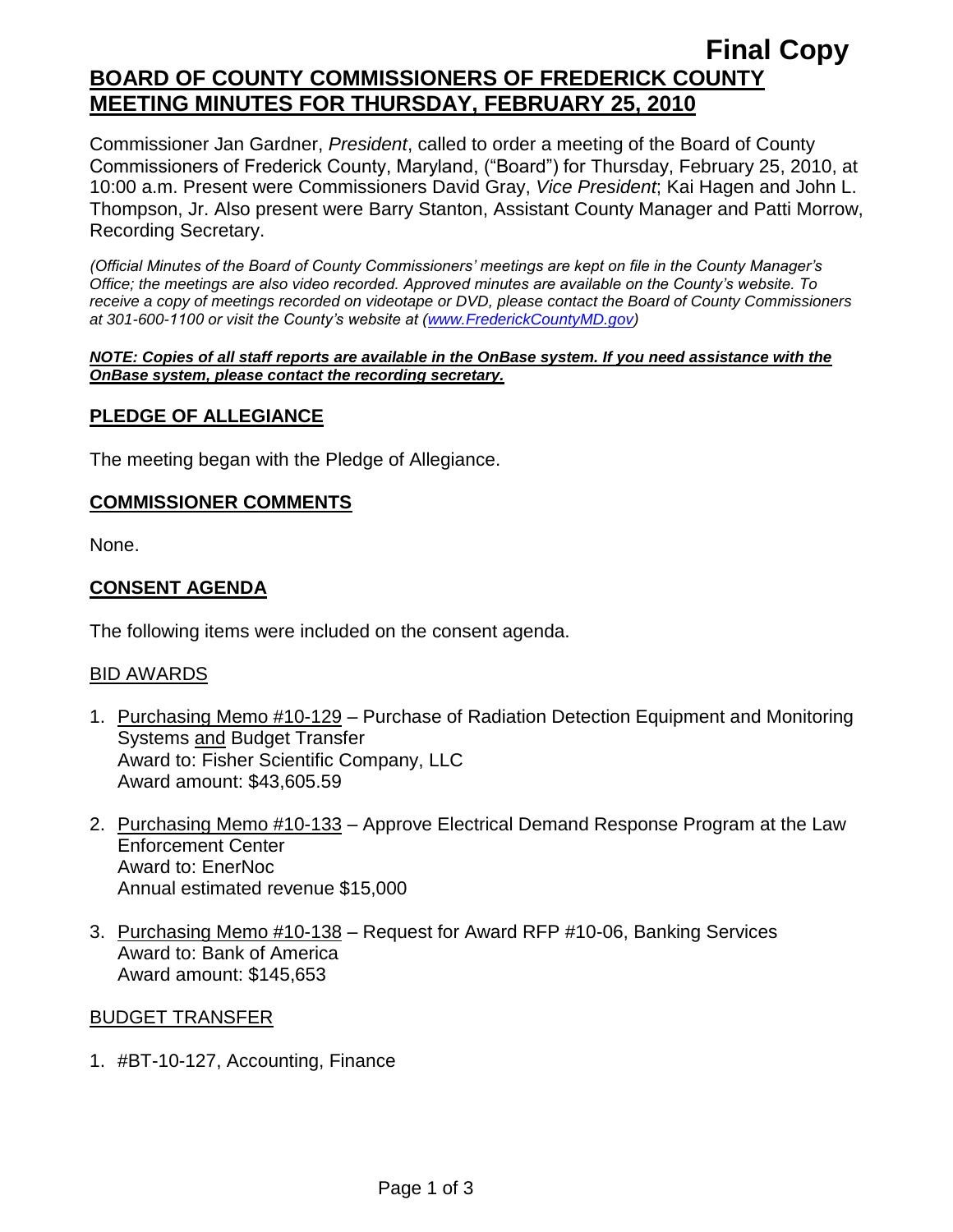## **Final Copy BOARD OF COUNTY COMMISSIONERS OF FREDERICK COUNTY MEETING MINUTES FOR THURSDAY, FEBRUARY 25, 2010**

## GRANT

1. TransIT FY 2011 Grant Application - Sherry Burford and Nancy Norris, Transit Services **Division** 

Commissioner Gray moved to approve the consent agenda as presented. Commissioner Hagen seconded the motion that passed 4-0.

### **ADMINISTRATIVE BUSINESS**

#### **Bid Award – Purchasing Memo #10-134, Sole Source Request for Code Messaging for the Relay of Daily Information and Incident Response Data and Budget Transfer - Hal Good, Finance Division**

Tom Owens and Steve Leatherman, Fire and Rescue Services Division, commented on the bid award.

Commissioner Gray moved to approve the sole source contract and budget transfer for code messaging. Commissioner Hagen seconded the motion that passed 4-0.

### **Consideration of an Agreement Between the Board of County Commissioners on behalf of the Department of Aging and Towson University - Carolyn True, Citizens Services Division**

Commissioner Hagen moved to approve the renewal of an agreement between the Board on behalf of the Department of Aging and Towson University to continue a partnership to jointly participate in a baccalaureate nursing program using the resources of the Department of Aging. Commissioner Gray seconded the motion that passed 4-0.

### **Acceptance of Property from the City of Frederick for a Fire Station - Tom Owens, Steve Leatherman, Fire and Rescue Services Division and Dave Ennis, Public Works Division**

Commissioner Hagen moved to support the staff recommendation to accept fee simple ownership of the 3.05 acre site know as the Sanner property in lieu of the \$200,000 being retained for a fire station on the north end of The City of Frederick (City)with the following conditions:

- The City would reserve water and sewer taps for the property;
- The City would provide written assurance they would accept the site with access to both the streets this property would border; and
- The appropriate zoning would be in place for a fire station when the county accepts the property.

Commissioner Gray seconded the motion that passed 4-0.